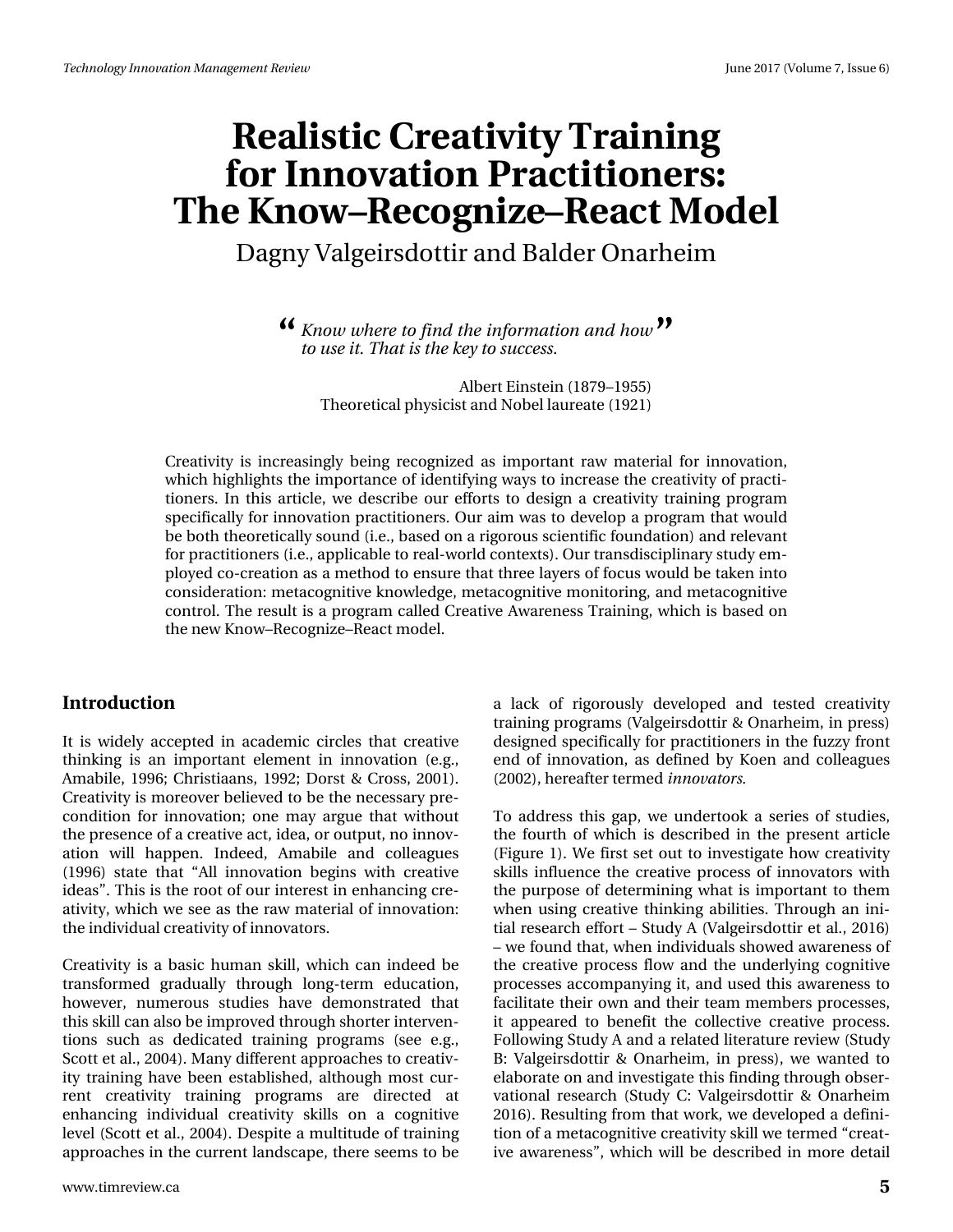*Dagny Valgeirsdottir and Balder Onarheim*

below. The current study builds on these three previous research efforts by developing a training program that would enable creative awareness of creativity-related processes. By adapting methods from transdisciplinary strategizing (e.g., Rasmussen et al., 2010) and co-creation (Sanders & Stappers, 2008), we developed a creativity training program specifically designed for innovators. The overall research process can be seen in Figure 1 below, with the current study and its five interventions (IVs) being delimited to the "co-creation" section of the figure.

The overall research question we defined for our study was: *Which creativity concepts and cognitive processes are important to emphasize in training to enable creative awareness?* This question was addressed at three different levels of stakeholders (see Figure 1) in a creativity training context:

1. Relevant: involving representatives of *innovators* to ensure a relevant training program

- 2. Theoretically sound: involving creativity *academics* to establish a program that is theoretically sound
- 3. Realistic: involving *company representatives* responsible for employee development (i.e., HR managers) to provide the perspective of what is realistic in a realworld context

The preliminary program design, resulting from the first three interventions, was then introduced to educational researchers for validation through two additional interventions to ensure a robust design (Rasmussen et al., 2010). The purpose of this article is to describe our transdisciplinary study and the co-creation process we designed to investigate these aspects, as well as the resulting conceptualization of our creativity training program: "Creative Awareness Training".

The article is structured as follows. First, we provide a theoretical background, framing the key concepts in a broader perspective. Next, we describe the methodolo-



**Figure 1.** Overall research process leading to the development of training program. The "co-creation" portion of the process delimits the current study.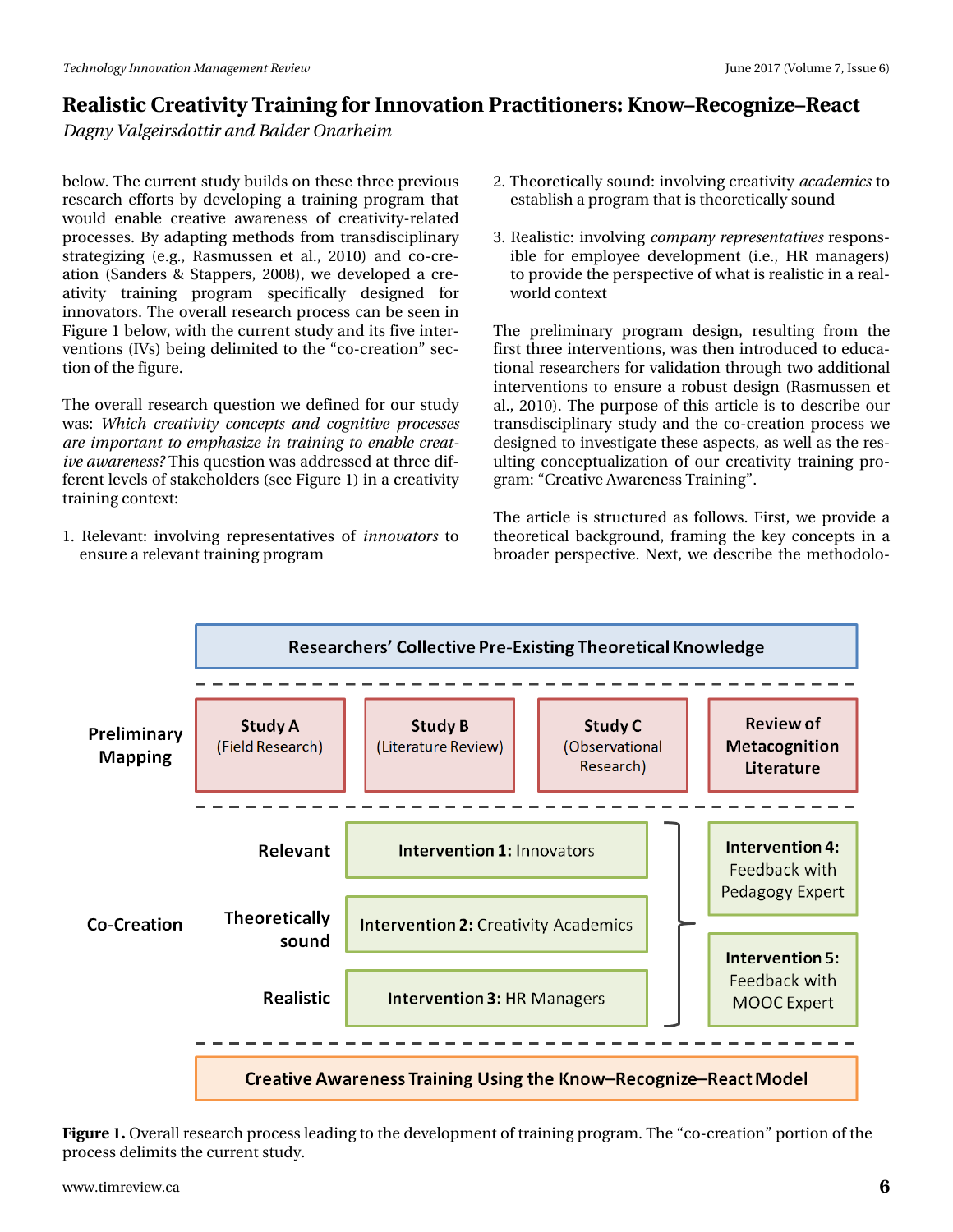*Dagny Valgeirsdottir and Balder Onarheim*

gical approach and present the findings from the transdisciplinary process. Finally, we discuss the findings, outline the conclusions, and highlight the practical implications and contribution to the fields of creativity and innovation management.

### **Theoretical Background**

Theoretical approaches towards creativity may be considered in terms of which form of creativity they emphasize, taking departure from the four Ps of creativity (Rhodes, 1961) which list the creative *person, process, product,* and *press* (more recently, *persuasion* [Simonton, 1990] and *potential* [Runco, 2003] have been added). In our studies of creativity training, the main focus is on two of the original Ps, namely the creative *person* and the creative p*rocess.*

Further forming the theoretical background of our research are two out of the nine major theories of creativity, as categorized in *The Cambridge Handbook of Creativity* (Kozbelt et al., 2010). Both categories our research aligns with belong to the psychological standpoint of creativity research (e.g., Guilford, 1950; Mednick, 1962). First, we shall mention the *psychometric* category that is formed in part by representative theories built on the work of Guilford (e.g., 1968) and Wallach and Kogan (e.g., 1965). Within this category, the major focus is on the creative person and the argument that creativity can be differentiated from other constructs such as IQ and can be measured reliably through psychometric tests (Kozbelt et al., 2010) such as the alternate uses test (Christensen et al., 1960; Guilford, 1968) and instances task (Wallach & Kogan, 1965). The focus of these tests is divergent thinking, which is the cognitive process of generating multiple ideas to a given task (Guilford, 1959). It is the cognitive process that is argued to be trainable and therefore emphasized in many creativity training programs as well as serving as the most common construct of measure (see e.g., Valgeirsdottir & Onarheim, in press). Divergent thinking is usually accompanied by another cognitive process, convergent thinking (Guilford, 1959), and as pointed out by Onarheim and Friis-Olivarius (2013), these two processes each relate directly to two key features of the standard definition of creativity (Stein, 1953; Runco & Jaeger, 2012): novel (divergent) and appropriate (convergent). The second category of our work falls under cognitive theories of creativity, which relate to Guilford's "Traits of Creativity" (1959) and the "Associative Basis of the Creative Process" (Mednick, 1962). The cognitive category primarily focuses on the creative person and process, and the primary assertion

is that ideational processes are fundamental to the creative person and their subsequent accomplishments in a creative process (Kozbelt et al., 2010). Metacognitive processes are furthermore one of the key concepts within this category, which we will examine in the next section.

#### *Metacognition and creative awareness*

Creative awareness is, as previously stated, a skill that is closely related to metacognition from psychology literature, which refers to "thinking about one's own thinking" (Dunlosky & Metcalfe, 2008; Flavell, 1979). Metacognition is a cognitive system that helps direct the way individuals solve their tasks through sub-consciously overviewing cognitive functions. There are three facets to metacognition: metacognitive knowledge, metacognitive monitoring, and metacognitive control (Dunlosky & Metcalfe, 2008). Metacognitive knowledge is knowledge about a given type of cognition (e.g., learning, memory, reasoning, and creativity). Metacognitive monitoring happens when one assesses the current state of cognitive activity (e.g., assessing whether they would be more successful in solving the task at hand using other cognitive strategies). Metacognitive control follows if the individual, as a result of their metacognitive monitoring subsequently regulates some parts of their cognitive activities. Metacognition is a broad concept, encompassing all types of cognitive activities, and we see metacognition as being an umbrella concept under which creative awareness fits. Creative awareness is limited to creativity-related acts, and not other distinct cognitive processes. It materializes when individuals are aware of the different stages of their creative process, as well as the underlying cognitive processes that could influence their creative abilities. This awareness is also beneficial for advancing the team process (Valgeirsdottir et al., 2016; Valgeirsdottir & Onarheim, 2016). We define creative awareness as follows:

*"Creative awareness is a cognitive creativity ability that individuals in a team use to facilitate a creative process. This creative process can be either their own, their team's or when designing a process for other participants. The individual applies their knowledge of cognitive processes and creativity concepts, by being aware of the potential influence of said processes and concepts on the creative process."* (Valgeirsdottir & Onarheim, 2016)

Creative awareness is an ability that allows an individual to become conscious of the cognitive processes involved in a creative process, such as divergent and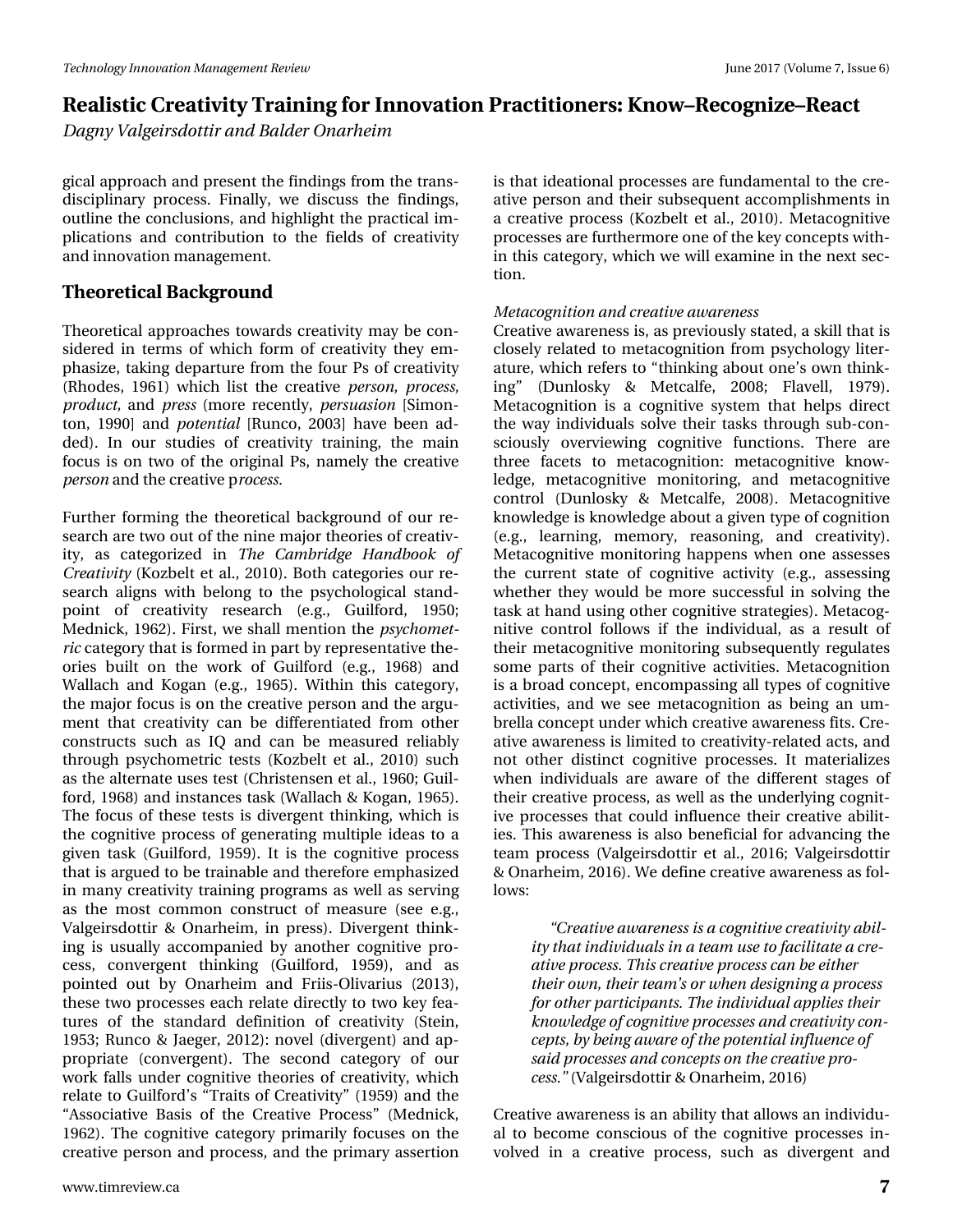*Dagny Valgeirsdottir and Balder Onarheim*

convergent thinking (Guilford, 1959), associational processes (Mednick, 1962), and the five key concepts of creativity (Onarheim & Friis-Olivarius, 2013), which in addition to "remote associations" include cognitive inhibition, priming, fixation, and incubation. This ability requires both knowledge of said processes and self-observation and regulation in line with metacognition in order to understand one's own and other's creative processes. The deployment of the creative awareness ability may thus enable the individual to enhance their creative potential. It also enables them to be more deliberate when getting involved in a creative process to avoid possible pitfalls and to generate required conditions through regulation and subsequent reactions to advance the creative process. Therefore, it seems relevant to teach participants about cognitive processes in creativity training and employ metacognitive methods to enable creative awareness.

#### *Creativity training*

Creativity training programs are not a new phenomenon; the first known program dates back to 1953 (Osborn). Several meta-analyses comparing results of individual studies on training efforts have been published (e.g., Rose & Lin, 1984; Scott et al., 2004; Ma, 2006), with the study by Scott, Leritz, and Mumford (2004) being the most prominent. Their review of 70 programs revealed that many different approaches have been deployed with the purpose of enhancing creativity, but the most important result of the meta-analysis was that creativity training does work (Scott et al., 2004). However, due to the lack of definitional clarity of "creativity training programs" we have proposed the following definition:

*"A creativity training program is a pre-defined and structured program consisting of one or multiple sessions, with the main purpose of increasing the creativity of one or multiple participants."* (Valgeirsdottir & Onarheim, in press)

The review by Scott and colleagues (2004) provides an overview of previous training efforts and the different aspects of creativity they focused on (e.g., problem solving, associational mechanisms, and divergent thinking). Earlier, Bull and colleagues (1991) identified four common approaches to creativity training: cognitive, personality, motivational, and social interaction approaches. More recently, we reviewed the identified categories with a focus on the methods of delivery: traditional, computer-based, physical, and cognitive (Valgeirsdottir & Onarheim, in press).

Divergent thinking is the most common skill in focus in creativity training programs (Fasko, 2001), however, focus has also been put on problem-solving abilities. Problem solving is the foundation of many established creativity training programs such as the Creative Problem Solving program (Parnes & Noller, 1972). Scott and colleagues (2004) proposed an optimal format for the delivery of creativity training, which consists of four key aspects:

- 1. Training should be built on teaching about the cognitive theories of creativity
- 2. The theoretical teaching should be a substantial part of the overall length of the training, and it should be detailed in describing the cognitive and associative skills underlying creative effort.
- 3. After learning about the attributes underlying creative effort, the participants should put them to use while solving a real-world case in a co-operative learning environment.
- 4. The presentation of the case material should be complemented by diverse exercises and tools to provide participants with practice in using relevant strategies and heuristics while solving the real-world case.

### **Research Design**

In this article, we will describe our transdisciplinary study. A transdisciplinary approach "includes interdisciplinary but goes a step further and transcends the margin of science" (Rasmussen et al., 2010) where nonscientific stakeholders are included in the production of knowledge (Lengwiler, 2006). Our study had the aims of investigating which creativity skills are important for raising creative awareness and developing a training program for innovators through using the method of co-creation (Sanders & Stappers, 2008). The reason for selecting a co-creation approach was to ensure that the program is relevant, theoretically sound, and realistic for a real-world context.

#### *Co-creation process*

In co-creation, there are two approaches that should be taken into consideration. First is the overarching co-creation process the researchers plan with a pre-defined purpose as well as preliminary mapping of pre-existing knowledge (Visser et al., 2005). In this case, the preliminary mapping (Figure 1) consisted of two years of prior research efforts, which included Studies A, B, and C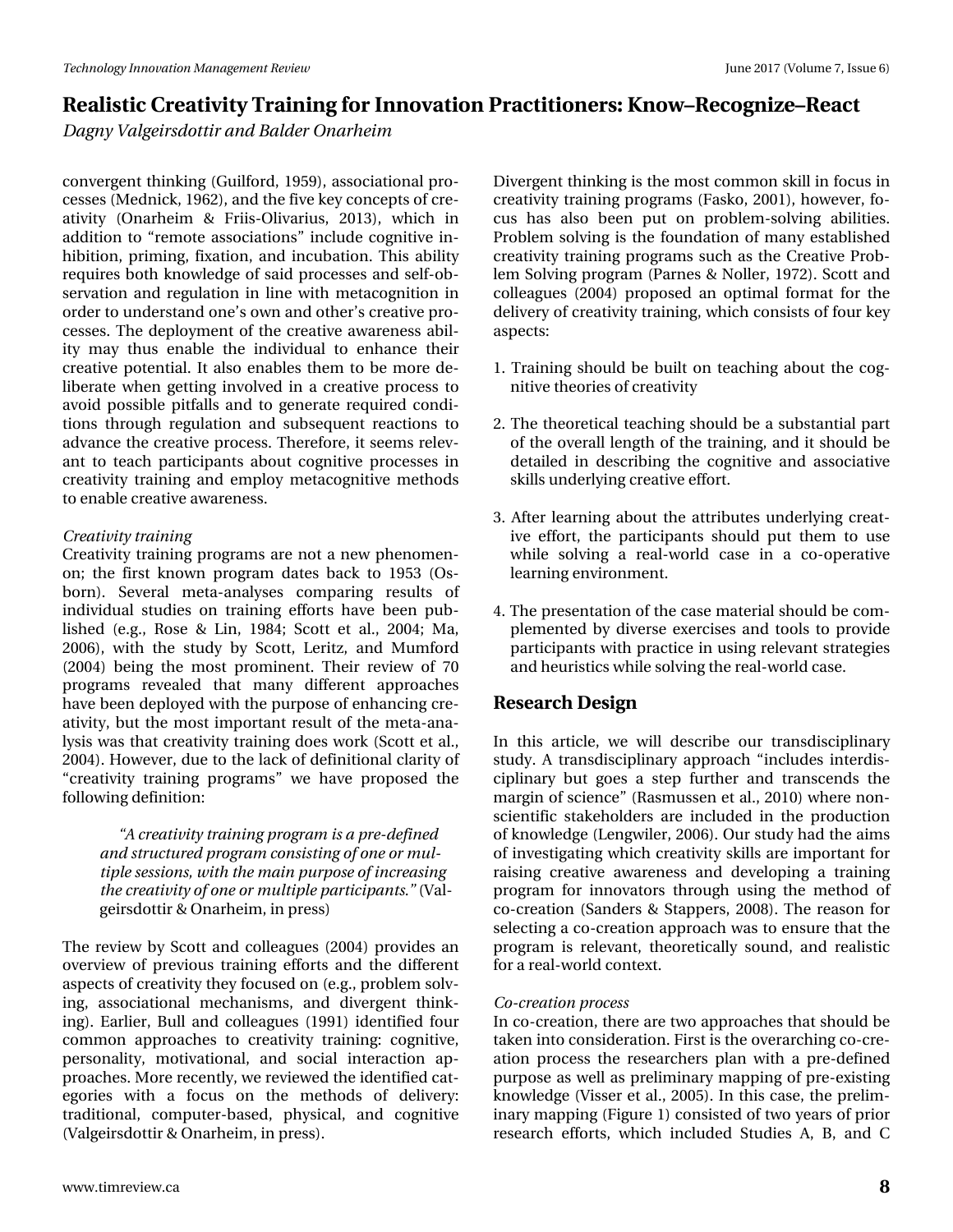*Dagny Valgeirsdottir and Balder Onarheim*

(Valgeirsdottir et al., 2016; Valgeirsdottir & Onarheim, in press; 2016). Second are interventions strategically placed at different intervals within the overarching process. The interventions are deployed with the aim of reaching the pre-defined purpose of the co-creation process utilizing pre-planned methods and carefully selected participants (Visser et al., 2005). Interventions can take the form of feedback sessions, expert interviews, and generative sessions where scientific or nonscientific participants are included in knowledge production and material analysis (Rasmussen et al., 2010). Data collection can be in the form of researcher notes and material generated by participants during sessions. In co-creation, researchers are facilitators and encourage participants to express themselves (Sanders & Stappers, 2008). The interventions deployed here were three generative sessions designed to explore the tacit and latent knowledge of the participants (Visser et al., 2005) through specific exercises and instructions. Further interventions were two feedback sessions with educational scientists who utilized their knowledge to validate pedagogical aspects of the training program to ensure optimization when we further concretized it.

#### *Descriptive aspects of co-creation interventions*

The optimal number of participants in generative sessions is between four and six (Visser et al., 2005). Intervention 1 included six participants whose knowledge would ensure a *relevant* program for innovators. The participants shared their knowledge on the topic, and facilitators probed into their tacit knowledge of what would be of most value to them to include in the training. The participants all had more than five years of pro-

**Table 1.** Occupations and industries represented by participants in Intervention 1

| <b>Occupation</b>                          | Industry           |
|--------------------------------------------|--------------------|
| Senior R&D user research lead              | Healthcare         |
| Senior UX researcher                       | Digital industrial |
| Senior UX researcher                       | Automotive         |
| Chief principal innovation<br>manager, R&D | Medical equipment  |
| Industrial designer and<br>entrepreneur    | Medical equipment  |
| Innovation manager, FE<br>innovation       | Medical equipment  |

fessional experience working within the fuzzy front-end of innovation and their positions at the time are listed in Table 1. Their industries are listed as well, although they were not the focus in selecting the participants; the focus was more on the innovation process and the participants' experiences from the fuzzy front-end.

The output from Intervention 1 was used to design parts of Intervention 2. The purpose of doing so was to ensure that the elements included in the program design from Intervention 1 would be *theoretically sound.* Secondly, a theoretical perspective was gained through facilitated probing into their expert knowledge on the topic. Participants in Intervention 2 were four academic employees at three Danish universities. Each of them had expertise in creativity research and teaching responsibilities in creativity related courses, each with minimum seven years of academic experience.

The outputs from Interventions 1 and 2 were synthesized (as described below) and used to design parts of Intervention 3, which had the purpose of gaining insights from four practitioners with experience in human resource (HR) management (Table 2) in major Danish companies. This intervention was done to ensure a *realistic* program for real-world contexts in terms of both content and format of the training program, such as the length and time distribution.

The output from the first three interventions was, again, synthesized and presented to two academic scientists in Interventions 4 and 5, where an expert in pedagogy and education was consulted as well as an expert in massive online open courses (MOOCs). The purpose of the two last interventions was to present the experts with the first draft of the training program and obtain feedback regarding pedagogical aspects and program design. These sessions were validating in nature and contributed to the robustness of the final version of the training program.

**Table 2.** Occupations and industries represented by participants in Intervention 3

| <b>Occupation</b>         | Industry       |
|---------------------------|----------------|
| HR development consultant | HR consultancy |
| HR business partner       | <b>Banking</b> |
| HR development consultant | <b>Banking</b> |
| HR business partner       | Engineering    |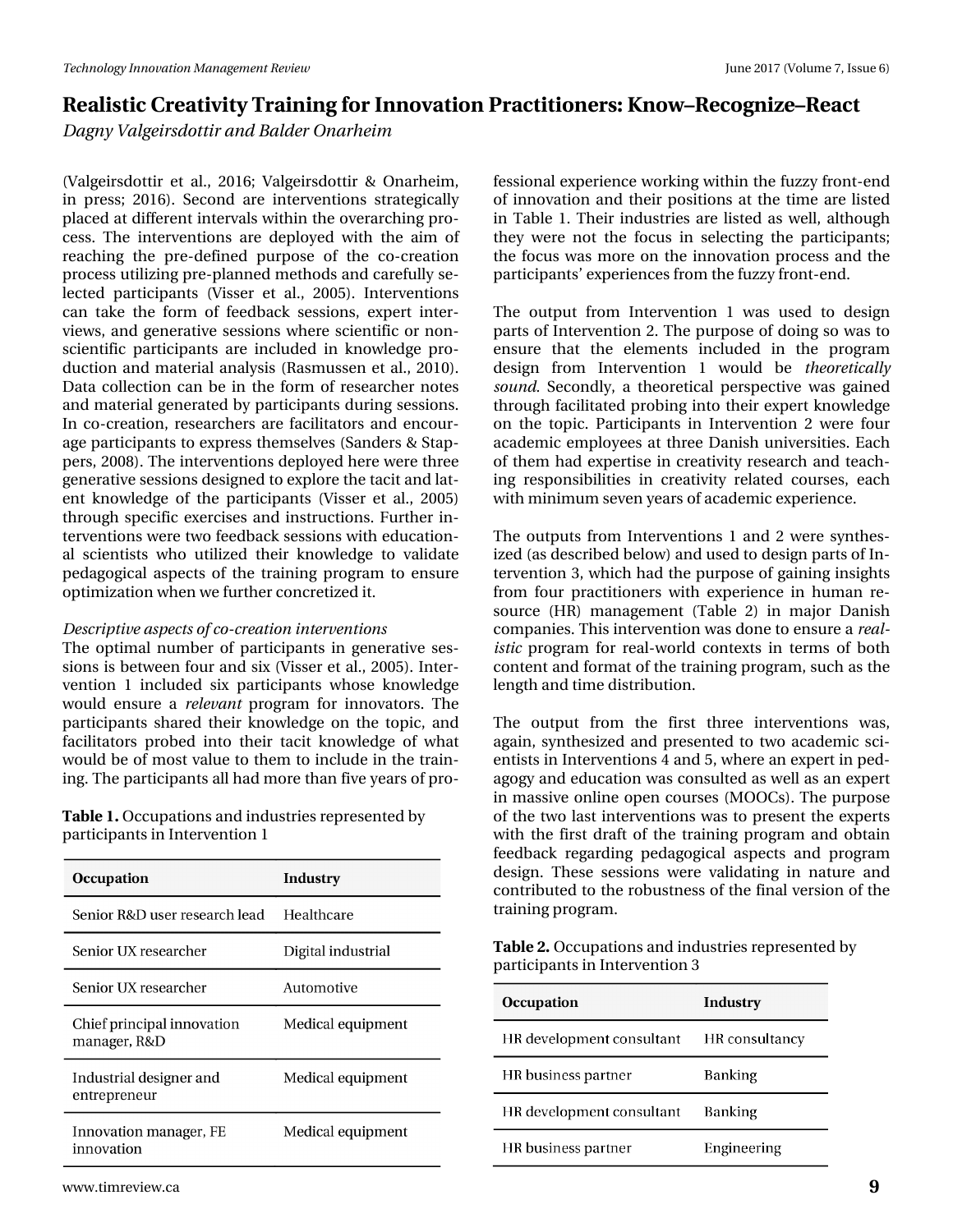*Dagny Valgeirsdottir and Balder Onarheim*

#### *Data analysis*

Below is a description of the process of analysis for the generative sessions (Interventions 1, 2, and 3). The feedback and validation sessions (Interventions 4 and 5) will be addressed in the section on Findings.

Data collected during generative sessions was in the form of researcher notes, video recordings, and other generated material such as notes written by participants, templates filled out, etc. The data was analyzed in the manner of analyzing case studies (Eisenhardt, 1989), where each session was treated as a case. The analysis was done systematically throughout the process where data from each intervention underwent four levels of analysis, or "filters", as shown in Figure 2, and described below:

- *Filter 1:* The analysis began during each session when participants filtered their own material, for example by summarizing and prioritizing outputs into Top 3 lists.
- *Filter 2:* At the conclusion of each session, the researchers went through generated material and chose which to collect from the session.
- *Filter 3:* In the days following each session, the researchers reviewed the data, synthesized it further, and organized the results in digital form.
- *Filter 4:* Following a two-week incubation period, the researchers re-evaluated the data. Finally, all material, including video recordings, was reviewed and analyzed to find input for the next intervention session and input for the program itself.

The collected data from each session mainly consisted of researcher notes and generated material from the first filter, in addition to other material generated through specific templates that were designed to tap into the participants' tacit knowledge. During within-case analysis (Eisenhardt, 1989), the researchers spent extensive time reviewing the data in order to become adequately familiar with it, as recommended in the literature (e.g., Boyatzis, 1998). The incubation period between Filters 3 and 4 allowed the researchers to distance themselves from the material in order to gain a new perspective (Tan et al., 2015) when re-evaluating the data during the final filter. Subsequent cross-case analysis (Eisenhardt, 1989) enabled the researchers to look for similarities and differences in the data.

## **Findings**

Notes made by the researchers during the generative sessions mainly focused on three areas of interest. First was novelty: the researchers looked for indications and inspiration for aspects of training that were not known to exist in other training programs. For example, in Intervention 1, participants came up with an idea to send participants on a forest trip. The purpose was to take them out of a familiar context and conduct training in a novel place. Although this idea was not literally implemented in the program design, it highlighted the importance of the training environment. Second was noting down instances where participants voiced observations of each other's work. For example, in Intervention 2, the academics were asked to design a training program, and although each of them came up with different outputs, the interactions that followed were especially interesting, particularly when similarities and differences between their versions were discussed. Third were notes regarding material that was generated through specific exercises that had the purpose of prob-



**Figure 2.** Process of analysis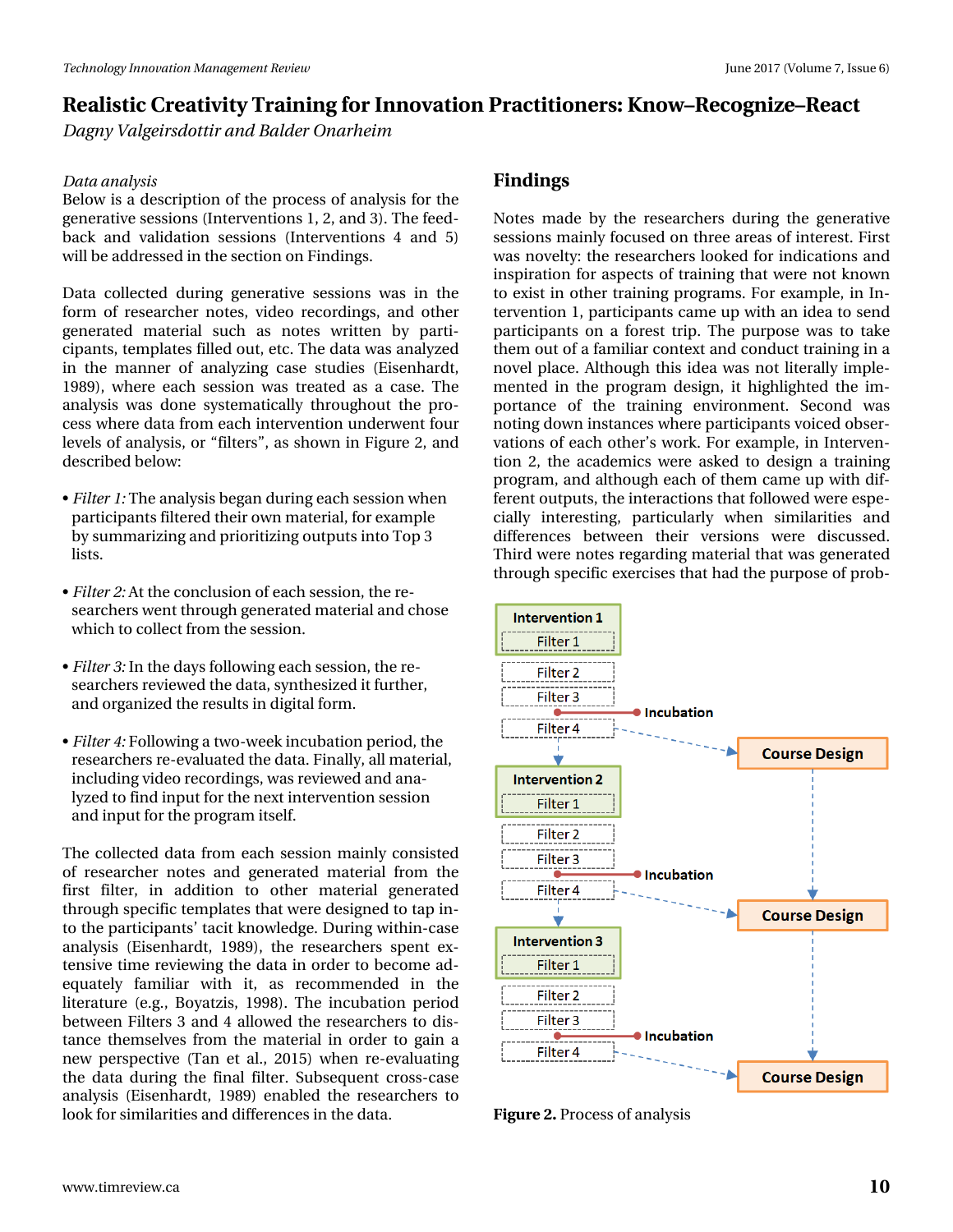*Dagny Valgeirsdottir and Balder Onarheim*

ing the participants' tacit knowledge. For example, in Intervention 1, it was revealed that *trust* was an important factor for behavioural change, and the participants appeared to focus more on behaviour than cognitive processes, even though the latter were the foundation of the session.

#### *Generated material*

Through the research design, we identified which creativity-related processes were deemed important by innovators. Furthermore, we compared those results to creativity-related processes identified in the creativity literature as well as those deemed as important by the creativity academics in Intervention 2. Tables 3 and 4 provide overviews of the resulting lists.

The two tables reveal notable differences that highlight the importance of including different stakeholders in the process. During Intervention 1, the focus was, as previously stated, more on behavioural aspects the innovators associated with creative work, whereas the academics in Intervention 2 focused more on the cog-

nitive processes associated with creativity. The HR managers in Intervention 3 focused less on the content, but more on the format for training, the formalities, and the types of individuals who should be trained.

#### *Feedback and validation sessions*

Once the data from the three generative sessions had been analyzed, a first draft of the training program was developed. To further strengthen the program's *robustness* (Rasmussen et al., 2010), the draft was presented to academics with expertise in educational development and pedagogy. Their feedback was taken into consideration when developing the second draft of the training program. After an iterative process of program development, where both the output from the co-creation process and the output of an extensive literature research were considered, we finally designed the first edition of the Creative Awareness Training program, which focuses on enhancing creative awareness while emphasizing the creativity-related processes identified in the generative sessions using metacognitive teaching methods.

**Table 3.** Prioritized list of creativity-related processes from Intervention 1

| Participant    | <b>First Priority</b>   | <b>Second Priority</b> | <b>Third Priority</b>                   |
|----------------|-------------------------|------------------------|-----------------------------------------|
|                | Cross pollination       | Zooming                | <b>Openness</b>                         |
| 2              | Not afraid              | Curious                | Communication                           |
| 3              | Curiosity               | Ability to express     | Reflection on own and others' behaviour |
| $\overline{4}$ | Motivation/curiosity    | Trust                  | Scope                                   |
| 5              | <b>Facilitation</b>     | Framing                | Pattern recognition                     |
| 6              | Suspension of disbelief | Encouraging            | Communication approaches                |

| Participant | <b>First Priority</b>        | <b>Second Priority</b> | <b>Third Priority</b> |
|-------------|------------------------------|------------------------|-----------------------|
|             | Self-efficacy                | Association skills     | Persistence           |
| 2           | Domain-specific<br>expertise | <b>Openness</b>        | Persistence           |
| 3           | Cognitive fluency            | Association skills     | Self-motivation       |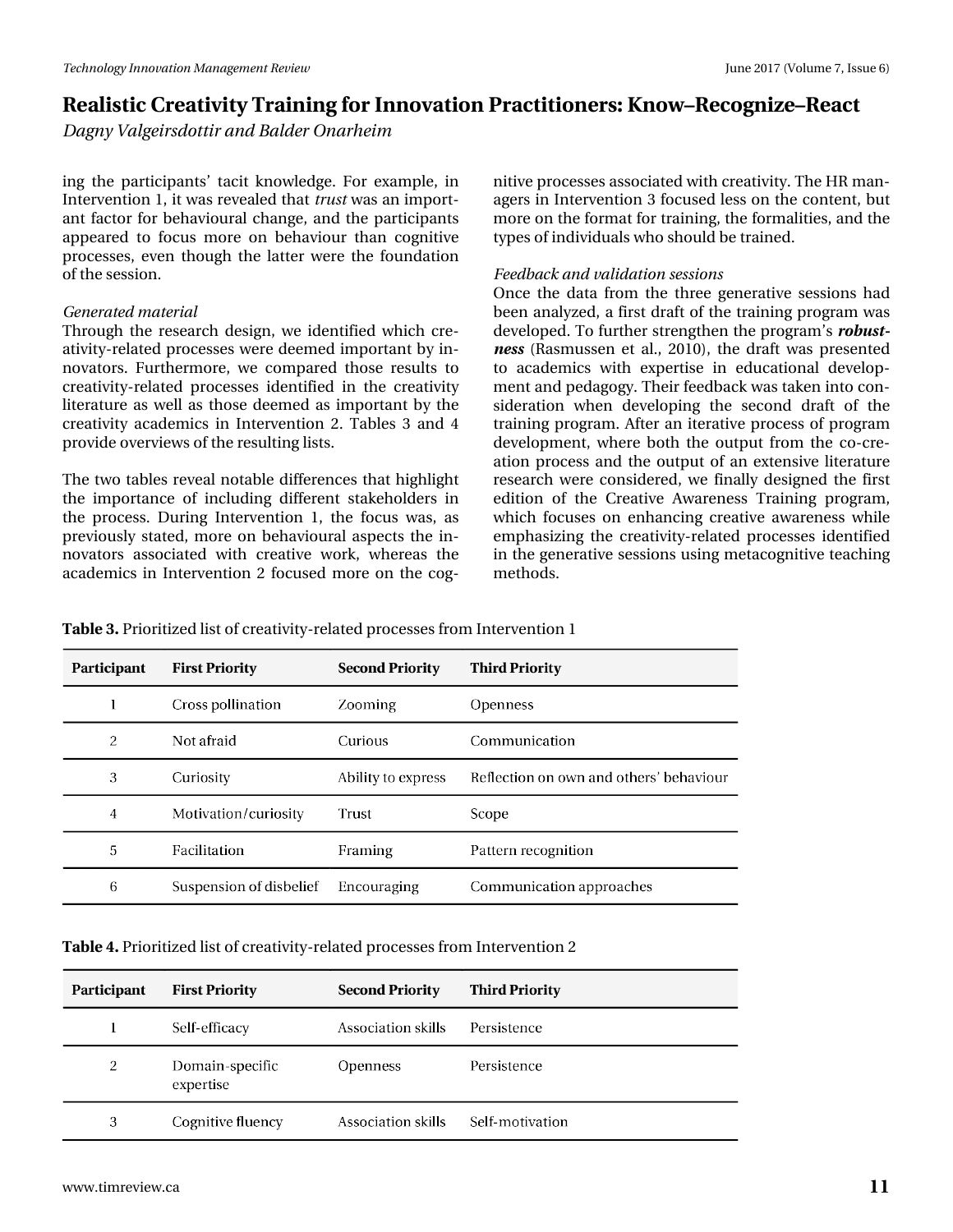*Dagny Valgeirsdottir and Balder Onarheim*

#### **Creative Awareness Training: Know–Recognize–React**

The Creative Awareness Training program we have developed is a result of several previous research efforts, as described in Figure 1 and in the Introduction. Here, we will discuss the findings from our transdisciplinary study that contributed to the program design through co-creation. The training program focuses on enabling the active use of the metacognitive skill we have termed *creative awareness,* thus we named the program Creative Awareness Training (Valgeirsdottir & Onarheim, 2016). The three generative interventions resulted in prioritized lists of creativity-related processes deemed important by innovators (Intervention 1) and creativity academics (Intervention 2). After the data had been analyzed, the findings were compared to the literature to validate its importance.

When viewing the creativity-related processes, it became apparent that they could be categorized into four levels: cognitive processes, personality traits, social skills, and management skills. As a result, the overall conceptualization of the training program consists of four modules, each allocated to one of the levels. The module we have now developed is the first one, which focuses mainly on cognitive creativity processes. The second module will focus on personality traits that can be thought of as supporting the core cognitive creativity, thereby propelling the individual creativity. Modules three and four will take the social dimensions into account by focusing on team dynamics and the collective dimensions of creativity. We argue that individual creativity provides the building blocks on which organizational creativity and innovation are built, thus they are the focus of the first module which we have now developed. The resulting description of findings will therefore focus on the cognitive module of our Creative Awareness Training.

The processes related to cognitive creativity were allocated into six sessions, each focusing on training specific skills to manage those processes. The training is based on a model we have termed Know–Recognize–React. The model was formulated after an extensive literature review of the metacognition literature (Dunlosky & Metcalfe, 2008; Flavell, 1979; Nelson & Narens, 1990) and metacognitive approaches to teaching (Hargrove & Nietfeld, 2014; Mevarech & Kramarski, 1997; Schraw, 1998; Schraw et al., 2005). As introduced above, metacognition has three facets: metacognitive knowledge, metacognitive monitoring, and metacognitive control (Dunlosky & Metcalfe, 2008). These were the inspira-

tion for the Know–Recognize–React model we implemented into our Creative Awareness Training program. We aspire to teach our participants about the creativityrelated concepts and processes they should *Know* (derived from metacognitive *knowledge*) followed by specifically designed exercises for the participants to be able to *Recognize* (derived from metacognitive *monitoring*) those processes, and finally introduce strategies and tools in order for the participants to be equipped to *React* (derived from metacognitive *control*) appropriately in situations where they encounter said creativityrelated processes. An example is where we teach participants about divergent and convergent thinking (Guilford, 1959) because they provide the cognitive basis of creativity in addition to the associative basis (Mednick, 1962). Participants learn about the different processes (*Know*), go through specific exercises to experience first-hand how the different processes work (*Recognize*), followed by reflecting discussions where they are equipped with examples of how these might materialize in the real world as well as knowledge about how to strategically work most efficiently when deploying the different cognitive activities (*React*). Moreover, participants are taught about how the planned process consists of sequential series of diverging and converging and subsequently the same Know–Recognize–React model is applied.

In addition to the creativity-related processes to be emphasized in the training, as identified in Interventions 1 and 2, the format of the program was designed to fit the output from Intervention 3, during which the HR managers provided their knowledge. Thus, the execution of the program was condensed (in opposition to distributed over time) and limited to two full working days including preparation time; this timeframe was a direct result of Intervention 3. The curriculum consists of learning material, which should be consumed before initiating the program but within the two-day constraint, as indicated by the results of Intervention 3. The HR managers also indicated that it would be beneficial to direct the training with new employees. In addition to the pre-consumed learning material, made as a result of feedback from Intervention 5, the program consists of specifically designed exercises and training material, which we developed while taking into consideration pedagogical aspects deriving from metacognitive teaching methods (Schraw, 1998). Those exercises are completed throughout the six sessions with each exercise focusing on different cognitive creativity processes that were deemed important to train through the transdisciplinary study (Interventions 1 and 2). The program design furthermore corresponds to what Scott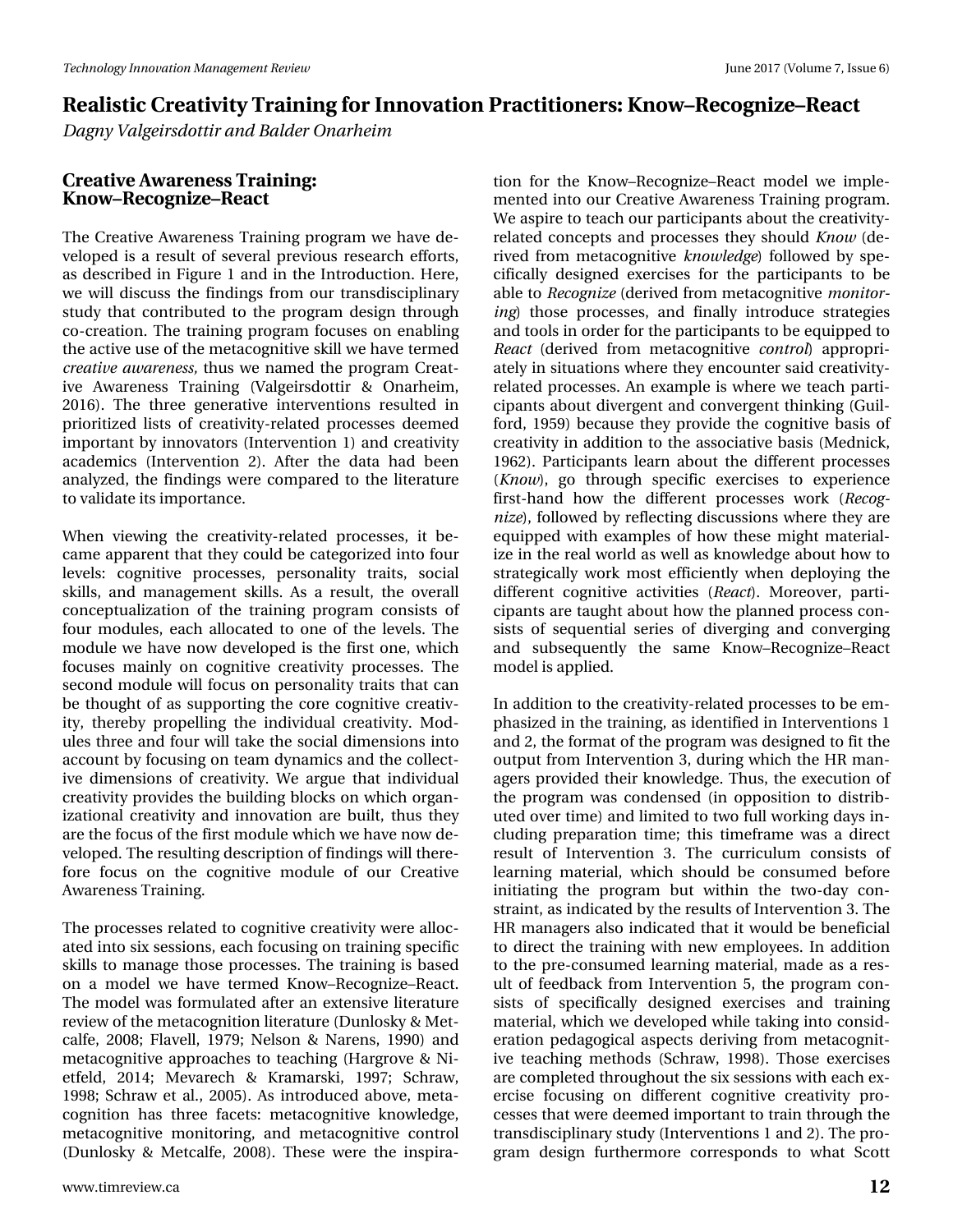# Uhdd wwf#Fuhdwlylw| #Wudlqlqj#ru#Lqqr ydwlr q#Sudf wlwlr qhuv=#Nqr z ' Uhf r j ql} h' Uhdf w Gdj q| #Ydoj hluvgr wlu#dqg#Edoghu#Rqdukhlp

 $d$ qg#f r oohdj xhv#+5337,#vshf lilhg#dv#wkh#r swlp do#ir up dw#r i# gholyhulqj #f uhdwlylw| #wudlqlqj 1#Z h#gr #exlog#wkh#wudlqlqj # r q#d#f r qf uhwh#wkhr uhwlf do#ir xqgdwlr q#e| #whdf klqj #sduwl0 f lsdqw#der xw#wkh#f r j qlwlyh#edvlv#r i#f uhdwlylw| 1#I xuwkhu0 p r uh/#wkh#wkhr uhwlf do#sduw#lv#d#vxevwdqwldo#dvshf w#r i#wkh# wudlqlqj/#lluww# lwklq#wkh#suh0fr qvxp hg#bhduqlqj#p dwhul0 do#dqg#vhf r qg#z lwklq#wkh#df wxdo#wudlqlqj/#z khuh#wkhr u| # lv#wdxjkw#ir oor z hg#e|#wkh#vshflilfdool#ghvljqhg#h{hu0 f lvhv/#z klf k#gr #wr #vr p h#h{ whqw#uho| #r q#uhdo0z r uog#f dvhv# Wkh#wudlqlqj#wdnhv#sodfh#dop r vw#hqwluho| #z lwklq#d#f r 0r s0 hudwlyh#dhduqlqj#hqylur qp hqw/#dv#yddgdwhg#lq#Lqwhuyhq0 wir q#7#dqg#dovr #uhf r p p hqghg#wr #df wlydwh#p hwdf r j qlwlyh# sur f hwlgi #HP hyduh fk#) #Nudp duvnl/#4<<:, #I lqdool/#doo#ri# wkh#p dwhuldo#lv#f r p sohp hqwhg#z lwk#d#glyhuvh#deudu| #r i# h{huf lvhv#dqg#wrrov#wkdw#sduwlf lsdqwv#erwk#frpsdnwh#gxu0 lqj #wkh#wudlqlqj #dqg#f dq#vxevht xhqwo| #xwlol}h#wr #p dlq0 wdlq#wkhlu#wudlqlqj#ir u#d#p r uh#or qj 0whup #uhvxow1#

 $Z$  h#wkhr ul}h#wkdw/#wkur xj k#wklv#fur vv0ihuwlol}dwlr q#ri# p hwdf r j qlwlr q#lqwr #er wk#wkh#sur j udp #p dwhuldo#dv#z hoo# dv#wkh#shgdj r j lf do#dssur df k/#wkh#f uhdwlyh#dz duhqhvv#r i# lqglylgxdov#z loo#eh#hqkdqf hg#dqg#wkh| #z loo#eh#deoh#wr # shuir up  $\#$ wkhlu#f uhdwlyh#z r un#p r uh#hiilf lhqwo #dqg#z lwk# p r uh#f uhdwlyh#vhoi0hiilf df | 1#I xwxuh#uhvhduf k#hiir uwv#lq0 foxgh#d#frqwuroohg#h{shulp hqw#roorzlqj#wkh#wkuhh#fulwhu0 ld#ir u#vwxg| lqj #wkh#hiihf wlyhqhvv#r i#f uhdwlylw| #wudlqlqj # sur judp v#+Ydoj hluvgr wlw#) #Rqdukhlp /#lq#suhvv,/#dv#z hoo# dv#wkh#ghyhor sp hqw#r i#p r gxohv#wz r /#wkuhh/#dqg#ir xu#r i# wkh#Fuhdwlyh#Dz duhqhvv#Wudlqlqj 1# lqdoo| /#r xu#dlp #lv#wr # whvw#wkh#or qj 0whup #hiihf wv#r i#wkh#wudlqlqj 1

## Fr qf ox vlr q

Lq#wklv#duwlf oh/#z h#kdyh#suhvhqwhg#d#qr yho#uhvhduf k#ds0 sur df k#wr#ghyhor s#uhohydqw/#ulj r ur xv/#dqg#uhdolvwlf #wudlq0 lqj 1#I xuwkhup r uh/#z h#kdyh#suhvhqwhg#wkh#uhvxowlqj #iluvw# p r gxoh#r i#r xu#p r uh#h{ whqvlyh# Fuhdwlyh# Dz duhqhvv# Wudlqlqj#surjudp 1#Wkurxjk#rxu#wxg|/#z h#krsh#wr#frq0 wulexwh#wr#wkh#ilhogv#ri#fuhdwlylw| #dqg#lqqr ydwlr q#uh0 vhduf k#z lwk#wkhvh#wz r #dvshf wv=#dq#lqf oxvlyh#uhvhduf k# dssur df k#uhvxowlqj#lq#wkh#ghyhor sp hqw#r i#r xu#sur judp # dlp hg#dw#hqkdqflqj#wkh#fuhdwlylw| #ri#lqqr ydwr uv1#Fuh0 dwlylw| #lv#dq#lp sr uwdqw#sur eohp 0vr oylqj #vnloo#dw#dq| #ohyho# r i#wkh#lqqr ydwlr q#sur f hw/#dqg#wkur xj k#r xu#Fuhdwlyh# Dz duhqhvv#Wudlqlqj #lqqr ydwr w#z loo#eh#deoh#wr #wudlq# wkhlu#f uhdwlylw| #dqg#udlvh#wkhlu#f uhdwlyh#dz duhqhvv#dnyho# Fuhdwlyh#dz duhqhw#lv#dq#p sr uwdqw#p hwdfrjqlwlyh#vnloof# ehlqj#d#f uxfldo#p hf kdqlvp #wr#hqkdqf h#doo#vwdjhv#ri#wkh# f uhdwlyh#sur f hw#Li#dq#lqqr ydwr u#ehf r p hv#deoh# wr # ‹Nqr z /#Uhf r j ql}h/#dqg#Uhdf w™#wr #vlwxdwlr qv#glf wdwhg#e| # f uhdwlylw| 0uhodwhg#sur f hvvhv/#wkh| #z loo#eh#deoh#wr #xqghu0 vwdqg#z kdw#z r unv#dqg#z kdw#gr hv#qr w#z r un#ir u#dgydq0 f lqj #wkh#f uhdwlyh#sur f hvv1#Lq#wxuq/#wkdw#hqdednv#wkhp #wr #

ehf r p h#p r uh#wudwhj lf #der xw#z klf k#df wlr qv#duh#dssur 0 suldwh#dqg#dw#z kdw#wlp h#wkh| #duh#p r ww#xvhixoo| #gh0 sor | hg1#Wkxv/#wkh| #duh#deoh#wr #p dnh#xvh#r i#vwudwhj lhv/# p hwkr gv/#dqg#wr r ov#qr w#mxvw#dv#dq#dxwr p dwlf #sur f hgxuh# exw#dv#d#kljko| #fr qvf lr xv#dqg#sxusr vhixo#r qh1#Lq#wlp h/# z h#ehdhyh#wklv#z loo#hqdedn#lqqrydwr uv#wr#ehfrph#pruh# hiilf lhqw tkhq tt r unlqj tt lwklq#lqqr ydwir q ts ur f hwh v # dv # d#uhvxow#r i#kdylqj #p dvwhuhg#uhf r j ql}lqj #hohp hqwv#wkdw# f dq#hlwkhu#sr whqwldoo| #klqghu#r u#dgydqf h#wkhlu#sur f hvvhv# dqg#vxevht xhqwo| #uhdf wlqj #df f r uglqj o| 1

# Df ngr z dhgi hp hqw $#$

Dq#hduolhu#yhuvlr q#r i#wklv#duwlf oh#z dv#suhvhqwhg#dw#wkh#LV0 SLP #Lqqr ydw'r q#l r uxp #lq#Wr ur qwr /#Fdqdgd/#P duf k# 4<' 55/#534: "#LVSLP [#+lvslp](http://ispim-innovation.com) 0lqqrydwlrqffrp,#' #wkh#Lqwhuqd0 wir qdo#Vr f lhw| #ir u#Sur ihvvlr qdo#Lqqr ydwlr q#P dqdj hp hqw# ' #v#d#qhwz r un#r i#uhvhduf khuv/#qgxvwuldolvwv/#f r qvxowdqwv/# dqg#sxedf#er glhv#z kr#vkduh#dq#lqwhuhvw#lq#lqqrydwlrq# p dqdj hp hqw1

## Der xw#wkh#Dxwk ruv

Gdj q | #Ydg hluvgr www.#v#J#SkG#uhvhduf khu#Jqg#v#sduw# r i#wkh#Lqqr ydwlr q/#Ghvlj q#dqg#Hqwuhsuhqhxuvkls#uh0 vhduf k#j ur x s#q#wkh#Ghsduwp hqw#r i#P dqdj hp hqw#Hq0 j lqhhulqj #dw#wkh#Whf kqlf do#Xqlyhuvlw| #r i#Ghqp dun1# Khu#uhvhduf k#ir f x vhv#r q#ghyhor slqj #z d| v#wr #hq0 kdqf h#lqglylgxdo#f uhdwlylw| #e| #r swlp l}lqj #f uhdwlylw| # wudlqlqj#wkur xjk#wkh#dssolfdwlrq#ri#p hwdfrjqlwlyh# dssur df khv1#Vkh#lv#wkh#dxwkr u#r i#qxp hur xv#duwlf ohv# r q#wkh#wr slf#dqg#lv#fxuuhqwo| #z r unlqj #r q#ilqdol}lqj # khu#glwhuwdwlr q1#Gdjq  $\#$ xuwkhup ruh#frqwulexwhv#wr# wkh#Fr shqkdjhq#Lqvwlwxwh#ri#Qhxur Fuhdwlylw| /#z klf k# lv#dq#lqvwlwxwh#ghyrwhg#wr#hqkdqflqj#f uhdwlylw| #r i#lq0 glylgxdov#dqg#whdp v#dsso| lqj#sulqf lsohv#iur p#qhxu0 r vf lhqf h1

Edoghu#Rqdukhlp #lv#Dvvr fldwh#Sur ihvvr u#lq#Fuhdwly0 lw| #dqg#lv#sduw#r i#wkh#Lqqr ydwlr q/#Ghvlj q#dqg#Hqwuh0 suhqhxuvkls#uhvhduf k#j ur xs#lq#wkh#Ghsduwp hqw#r i# P dqdj hp hqw# Hqj lqhhulqj #dw# wkh# Whf kqlf do# Xql0 yhuvlw| #i#Ghqp dun1#Klv#h{ shuwlvh#bhv#z lwklq#d#qhxur 0 elr  $\sigma$  j if do#xqghuvwdqqlqj #r i#f uhdwlylw| #dqg#p hwkr gv# wr #xvh#wklv#xqghuvwdqglqj #wr #lp sur yh#lqglylgxdov\*# f dsdelolwihv#lq#f uhdwlyh#sur eohp #vr oylqj 1#Edoghu#lv# p r uhr yhu#wkh#ir xqghu#r i#wkh#Fr shqkdjhq#Lqvwlwxwh# r i#Qhxur Fuhdwlylw| #dqg#wkh#FHR#dw#Sodwr Vf lhqf h/# z klf k#lv#p dnlqj #d#qhxur vwlp xodwr u#wr #hqkdqf h#shu0 ir up dqf h#lq#nqr z ohgj h#z r un1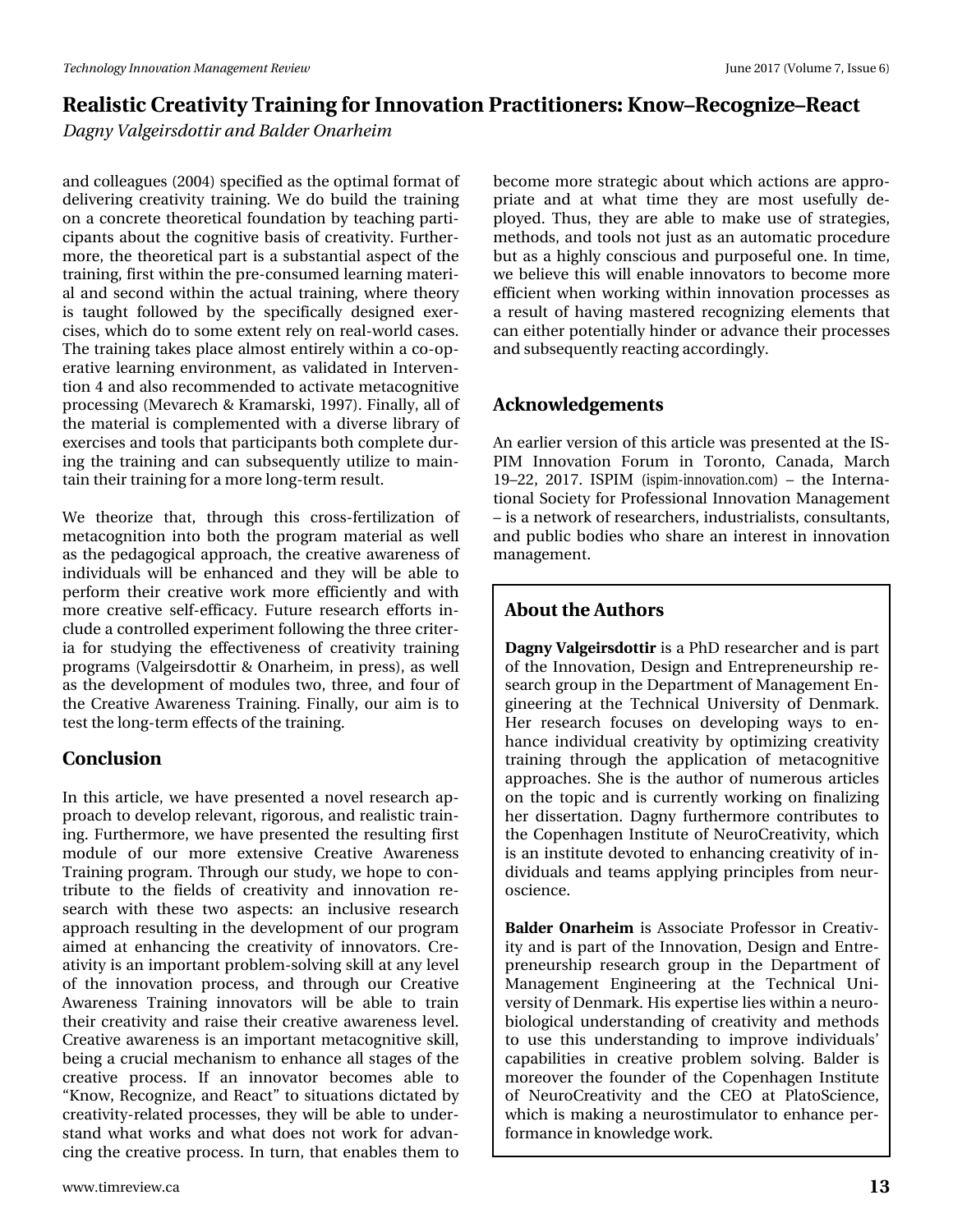*Dagny Valgeirsdottir and Balder Onarheim*

#### **References**

- Amabile, T. M. 1996. *Creativity and Innovation in Organizations.* Harvard Business School Background Note, 396-239. Boston, MA: Harvard Business School.
- Boyatzis, R. E. 1998. *Transforming Qualitative Information: Thematic Analysis and Code Development.* London: Sage Publications.
- Bull, K. S., Montgomery, D., & Baloche, L. 1995. Teaching Creativity at the College Level: A Synthesis of Curricular Components Perceived as Important by Instructors. *Creativity Research Journal,* 8(1): 83–89.

http://dx.doi.org/10.1207/s15326934crj0801\_7

- Christensen, P. R., Guilford, J. P., Merrifield, P. R., Wilson, R. C. 1960. *Alternate Uses, Form A: Manual of Administration, Scoring and Interpretation.* Beverley Hills, CA: Sheridan Supply Co.
- Christiaans, H. H. C. M. 1992. *Creativity in Design: The Role of Domain Knowledge in Designing.* Delft, The Netherlands: Delft University of Technology.
- Dorst, K., & Cross, N. 2001. Creativity in the Design Process: Co-Evolution of Problem–Solution. *Design Studies,* 22(5): 425–437. https://doi.org/10.1016/S0142-694X(01)00009-6
- Dunlosky, J., & Metcalfe, J. 2008. *Metacognition.* London: Sage Publications.
- Eisenhardt, K. M. 1989. Building Theories from Case Study Research. *Academy of Management Review,* 14(4): 532–550. http://www.jstor.org/stable/258557
- Fasko, D. 2001. Education and Creativity. *Creativity Research Journal,* 13(3-4): 317–327. http://dx.doi.org/10.1207/S15326934CRJ1334\_09
- Flavell, J. H. 1979. Metacognition and Cognitive Monitoring: A New Area of Cognitive–Developmental Inquiry. *American Psychologist,* 34(10): 906–911. http://dx.doi.org//10.1037/0003-066X.34.10.906
- Guilford, J. P. 1950. Creativity. *American Psychologist,* 5(9): 444–454. http://dx.doi.org/10.1037/h0063487
- Guilford, J. P. 1968. *Intelligence, Creativity, and their Educational Implications.* San Diego, CA: RR Knapp.
- Guilford, J. P. 1959. Traits of Creativity. In H. H. Anderson (Ed.), *Creativity and Its Cultivation:* 141–161. New York: Harper and Row.
- Hargrove, R. A., & Nietfeld, J. L. 2014. The Impact of Metacognitive Instruction on Creative Problem Solving. *The Journal of Experimental Education,* 83(3): 291–318. http://dx.doi.org/10.1080/00220973.2013.876604
- Koen, P. A. et al. 2002. Fuzzy Front End: Effective Methods, Tools, and Techniques. In P. Belliveau, Griffin, A., & Somermeyer, S. (Eds.), *The PDMA Toolbook for New Product Development:* 5–35. Hoboken, NJ: Wiley.
- Kozbelt, A., Beghetto, R. A., & Runco, M. A. 2010. Theories of Creativity. In J. C. Kaufman & R. J. Sternberg, (Eds.), *The Cambridge Handbook of Creativity:* 20–47. Cambridge, MA: Cambridge University Press.
- Lengwiler, M. 2006. Between Charisma and Heuristics: Four Styles of Interdisciplinarity. *Science and Public Policy,* 33(6): 423–434. https://doi.org/10.3152/147154306781778821
- Ma, H.-H. 2006. A Synthetic Analysis of the Effectiveness of Single Components and Packages in Creativity Training Programs. *Creativity Research Journal,* 18(4): 37–41.
- Mednick, S. 1962. The Associative Basis of the Creative Process. *Psychological Review,* 69(3): 220–232. http://dx.doi.org/10.1037/h0048850
- Mevarech, Z. R., & Kramarski, B. 1997. Improve: A Multidimensional Method for Teaching Mathematics. *American Educational Research Journal,* 34(2): 365–394. https://doi.org/10.3102/00028312034002365
- Nelson, T. O., & Narens, L. 1990. Metamemory: A Theoretical Framework and New Findings. *The Psychology of Learning and Motivation,* 26: 125–141. https://doi.org/10.1016/S0079-7421(08)60053-5
- Onarheim, B., & Friis-Olivarius, M. 2013. Applying the Neuroscience of Creativity to Creativity Training. *Frontiers in Human Neuroscience,* 7: 656. https://doi.org/10.3389/fnhum.2013.00656
- Osborn, A. F. 1953. *Applied Imagination: Principles and Procedures for Creative Thinking.* Oxford: Schribner.
- Parnes, S. J., & Noller, R. B. 1972. Applied Creativity: The Creative Studies Project: Part II – Results of the Two-Year Program. *The Journal of Creative Behavior,* 6(3): 164–186. http://dx.doi.org/10.1002/j.2162-6057.1972.tb00927.x
- Rasmussen, B., Andersen, P. D., & Borch, K. 2010. Managing Transdisciplinarity in Strategic Foresight. *Creativity and Innovation Management,* 19(1): 37–46. http://dx.doi.org/10.1111/j.1467-8691.2009.00534.x
- Rhodes, M. 1961. An Analysis of Creativity. *The Phi Delta Kappan,* 42(7): 305–310. http://www.jstor.org/stable/20342603
- Rose, L. H., & Lin, H. 1984. A Meta-Analysis of Long-Term Creativity Training Programs. *The Journal of Creative Behavior,* 18(1): 11–22. http://dx.doi.org/10.1002/j.2162-6057.1984.tb00985.x
- Runco, M. A. 2003. Education for Creative Potential. *Scandinavian Journal of Educational Research,* 47(3): 317–324. http://dx.doi.org/10.1080/00313830308598
- Runco, M. A., & Jaeger, G. J. 2012. The Standard Definition of Creativity. *Creativity Research Journal,* 24(1): 92–96. http://dx.doi.org/10.1080/10400419.2012.650092
- Sanders, E. B.-N., & Stappers, P. J. 2008. Co-Creation and the New Landscapes of Design. *CoDesign,* 4(1): 5–18. http://dx.doi.org/10.1080/15710880701875068
- Schraw, G. 1998. Promoting General Metacognitive Awareness. *Instructional Science,* 26(1): 113–125. http://dx.doi.org/10.1023/A:1003044231033
- Schraw, G., Brooks, D. W., & Crippen, K. J. 2005. Using an Interactive, Compensatory Model of Learning to Improve Chemistry Teaching. *Journal of Chemical Education,* 82(4): 637–640. http://dx.doi.org/10.1021/ed082p637
- Scott, G., Leritz, L. E., & Mumford, M. D. 2004. The Effectiveness of Creativity Training: A Quantitative Review. *Creativity Research Journal,* 16(4): 361–388. http://dx.doi.org/10.1080/10400410409534549